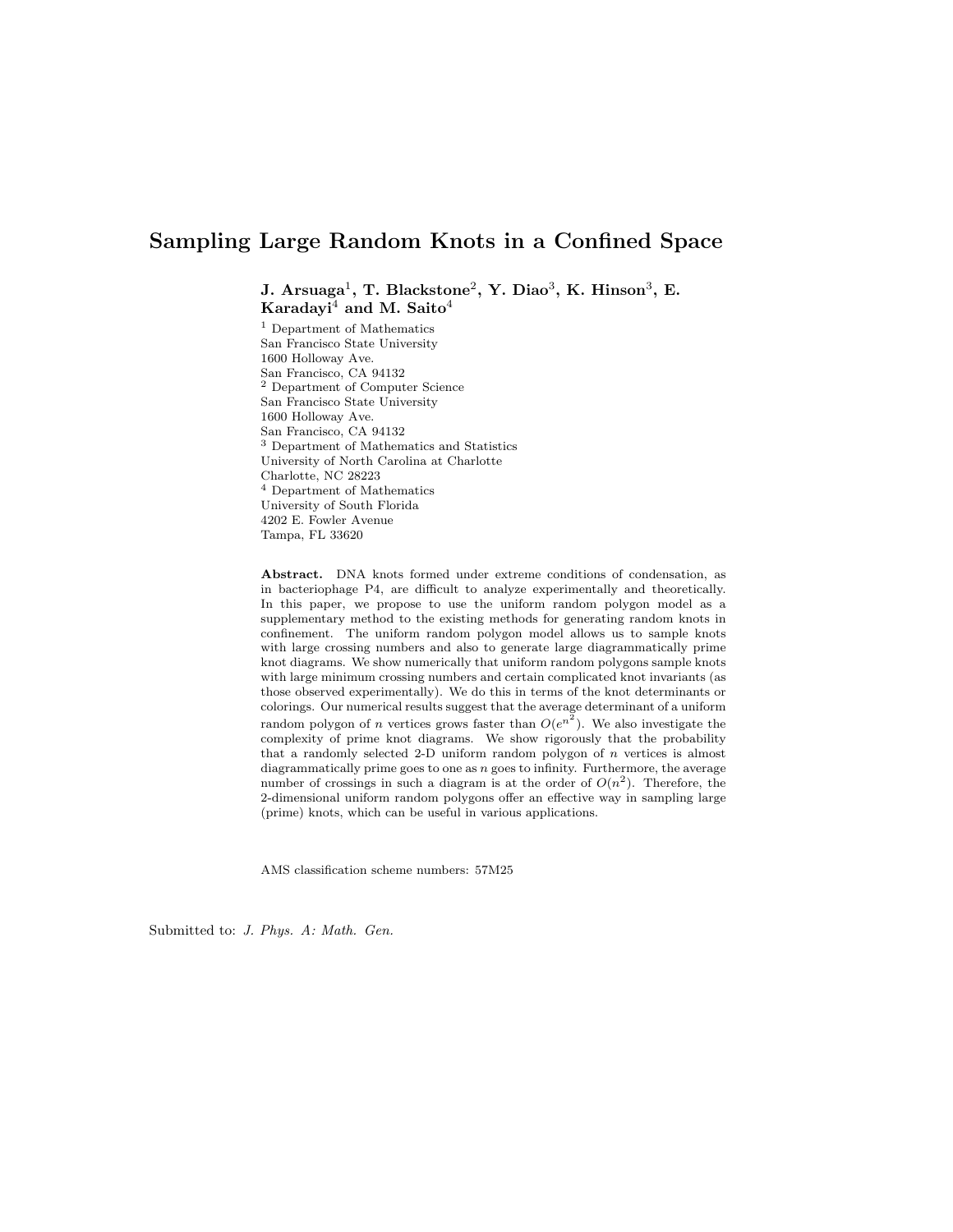#### 1. Introduction

Knotted circular polymers are commonly observed in chemistry and biology. Knots can be synthesized in chemistry laboratories for the purpose of studying chemical isomerism and chirality of molecules [23] and have been found in computational chemistry studies where long polyethylene chains in solution are simulated [40]. Biopolymers such as RNA, DNA and proteins also show a large repertoire of knots with distinct biological information. For instance, it has recently been found that the backbone of about 40 proteins in the protein data-bank are knotted (upon appropriate closure of the ends). These folding patterns provide a paradigm to study protein folding processes and are believed to have a functional role ([41], reviewed in [36]).

DNA knots are found as products of the action of diverse types of enzymes; such as recombinases [29, 39], topoisomerases [9, 18], polymerases [28] and condensins [20, 30], as well as as products of cyclization reactions of linear molecules [32, 34, 4]. Both the knotting probability and the knot complexity have been well characterized experimentally and computationally for the closure of DNA chains in free solution [34, 21, 32, 38]. Furthermore these studies have been supported by analytical results on polymer chains that estimate the rate of growth of the knotting probability and knot distribution as a function of the chain length [10, 15, 35].

The problem of DNA knotting in confinement remains largely unexplained despite its important biological implications in chromosome biology. A system particularly amenable for investigating this problem is that of bacteriophage P4 [22, 43]. The genome of these viruses are released in circular form when treated with protein denaturing agents. Analysis of these DNA circles has shown a very high knotting probability as well as extreme complexity of the knot populations [4]. Knowing the probability of occurrence of these knots as well as their complexity may help us to understand the organization of DNA inside bacteriophage. For example, analysis of the knot distribution of P4 knots of up to 7 crossings has revealed that the DNA is chirally organized while in the phage [5]. Furthermore, it has been conjectured that a good proportion of these knots are prime [2] as it is observed in simulation studies of collapsed polygons [6]. However due to experimental limitations DNA knots with more than 7 crossings have not yet been analyzed and remains a difficult challenge.

Several researchers have investigated the knotting probability as well as the knot complexity of polymer chains in confinement  $[4, 5, 19, 24, 25, 26, 37]$ . However progress in this area is thwarted by the lack of analytical results that support the computational efforts. Such results exist only for polygons in the simple cubic lattice that are confined to slabs or prisms [31] and remain open for polygons in confined volumes such as spheres or boxes.

Here we use the uniform random polygon (URP) model to investigate the complexity of knots confined to cubical boxes. The URP model was initially proposed by Millett [26] to study knotting in confined spaces and later used by Arsuaga et al. to investigate the linking probability of two polygons in confinement [3]. An obvious disadvantage of the URP model is that the flexibility of the chain is not welldefined except for limit cases. However, the URP model offers a valuable alternative investigating tool for us since it shows very similar topological qualitative results as other polymer models, and allows proving certain rigorous mathematical results while drastically reducing computational time.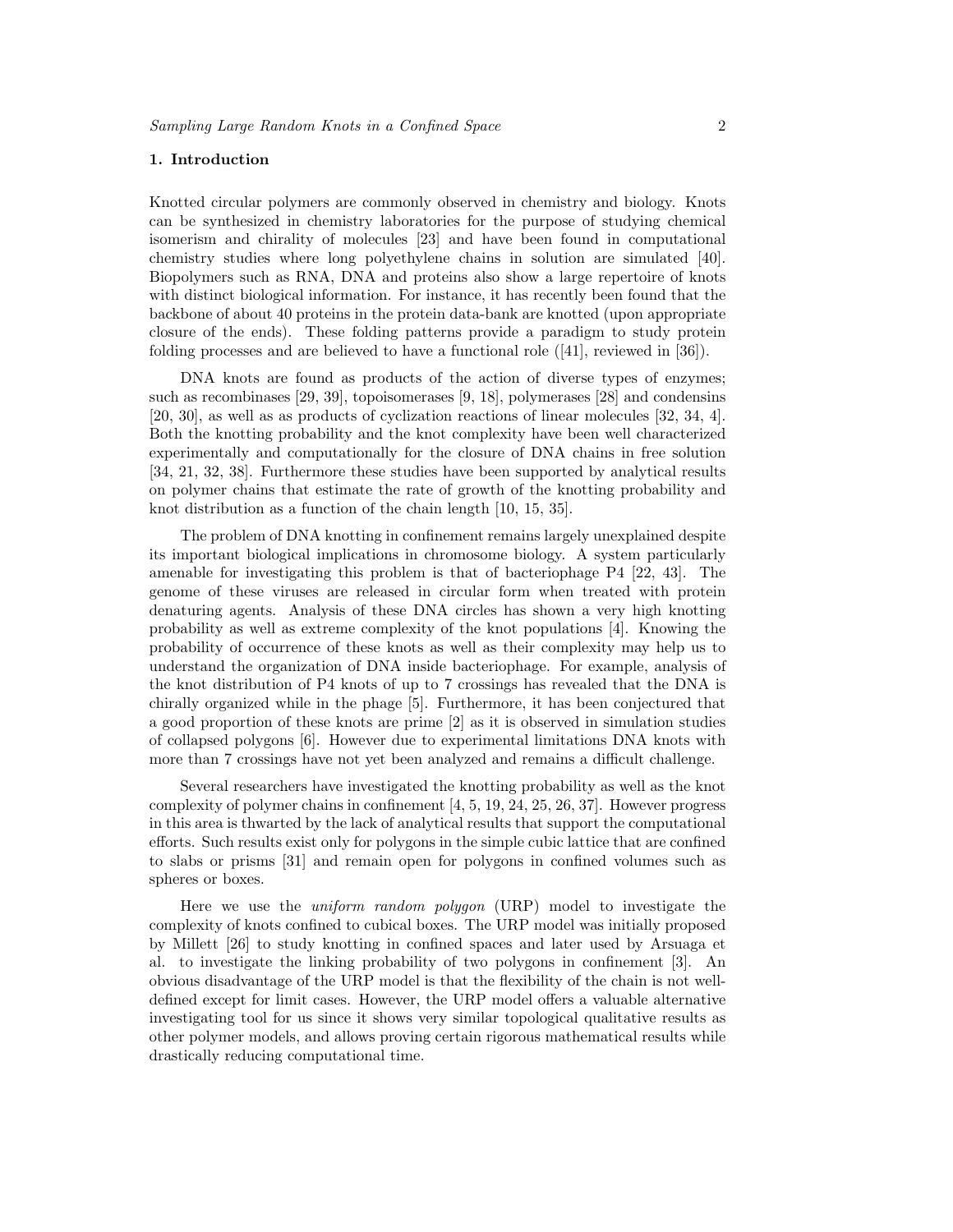This paper is organized as follows. We first derive some basic results concerning the mean average crossing number (mean ACN) of a uniform random polygon (Section 2). We find that the mean ACN of URP knots grows at the order  $O(n^2)$ . Such results give us some perspective about the complexity of the knot and of its projection diagrams. In Section 3, we use the determinant of a knot and the colorability of the knot to investigate the knotting probability and the complexity of the knots sampled. We find that the determinant increases at a rate of  $O(e^{0.0014n^2.4})$ , suggesting that it is possible that the rate of growth for the average determinant of an URP of  $n$ vertices is super exponential in general (i.e., faster than  $O(e^n)$ ). For URPs with the number of vertices in the range of our numerical study, we found that the knotting probability fits well with the curve  $1 - e^{-bn^3}$  where  $b \approx 0.000082$ , though this is not to be expected for large values of  $n$ . In section 4 we investigate the complexity of a population of knot diagrams and introduce the concept of almost diagrammatically prime diagrams. This study is motivated by the finding that prime knots may be prevalent over composite knots in confinement [2, 6] and because it is important in knot theory itself since prime knots in general are studied and tabulated through the study of their minimum diagrams which are diagrammatically prime. We rigorously prove that as n increases, the probability that a 2-D uniform random polygon of  $n$ vertices is almost diagrammatically prime goes to one at a rate of at least  $1-O(\frac{1}{n^{\nu}})$  for some constant  $\nu \geq 0.35$ . We complement this analytical result by a numerical study in which we sample prime alternating knots using 2-D uniform random polygons as the knot diagrams. These numerical results show very complicated knots that can be achieved with as few as 12 vertices, supporting our argument that the 2-D URPs are good candidates for sampling (complicated) large prime knot diagrams. We end the paper by discussing possible applications of our results to the problem of DNA packing in bacteriophages and to the problem of generating complicated prime knots.

# 2. Uniform Random Polygons in a Confined Space

For  $i = 1, 2, ..., n$ , let  $U_i = (u_{i1}, u_{i2}, u_{i3})$  be a three-dimensional random point that is uniformly distributed in the unit cube  $C^3$  (or in a unit ball) such that  $U_1, U_2, ..., U_n$ are independent. Let  $e_i$  (called the *i*-th edge) be the line segment joining  $U_i$  and  $U_{i+1}$ , then the edges  $e_1, e_2, ..., e_n$  define a uniform random polygon  $R_n$  in the confined space (either the cube or the sphere), where  $e_n$  is the line segment joining  $U_n$  and  $U_1$ . If in this definition, we only consider the first two coordinates of each  $U_i$ , then we obtain a 2-dimensional uniform random polygon confined in the unit square  $C^2$ .



Figure 1. A uniform random polygon confined in the unit cube.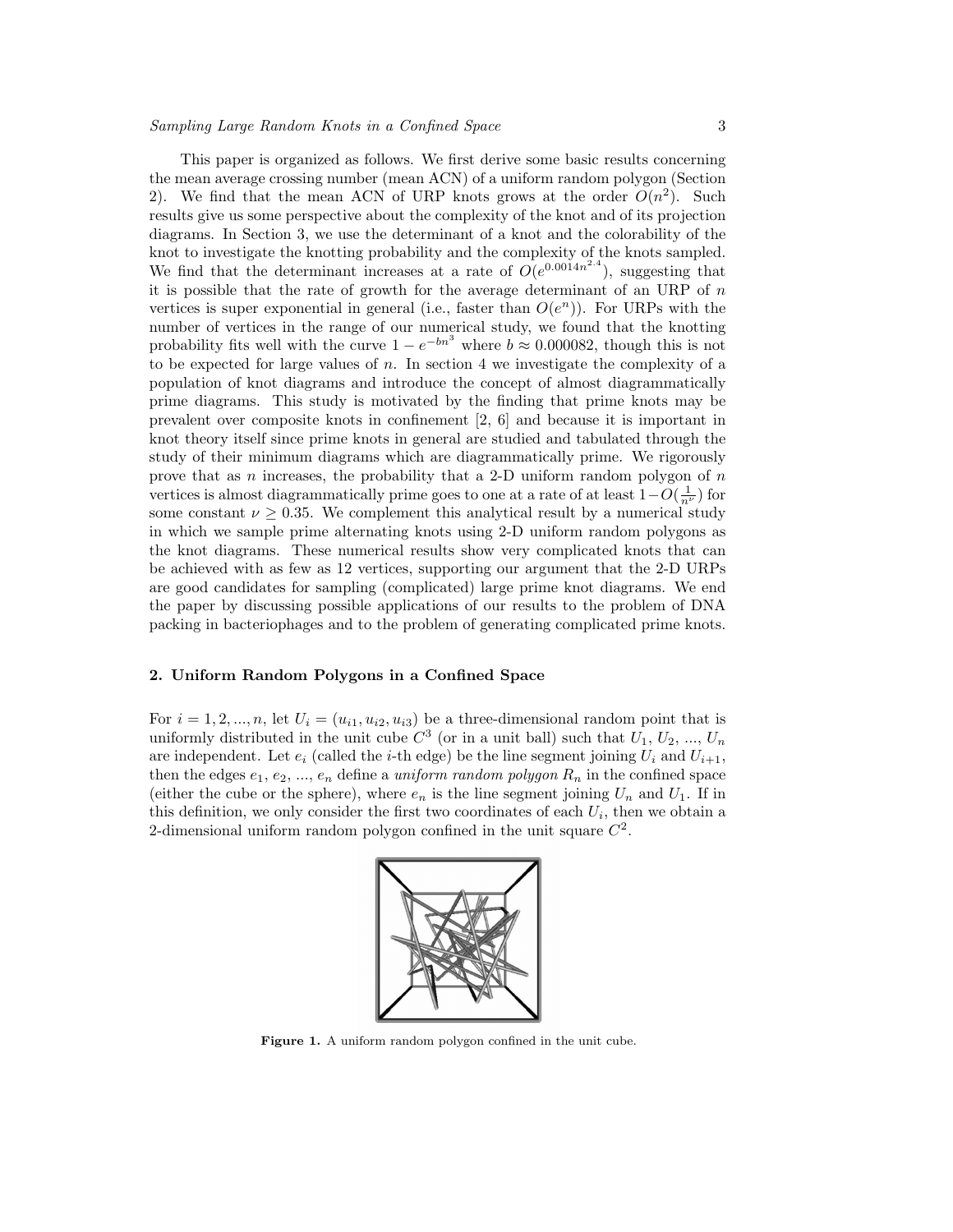First, let us consider the case of two oriented random edges  $\ell'$  and  $\ell''$ . Since the end points of the edges are independent and are uniformly distributed in  $C<sup>3</sup>$ , the probability that the projections of  $\ell'$  and  $\ell''$  intersect each other is a positive number, which we will call  $2p$ . Notice that  $2p$  is the same as the mean average crossing number between  $\ell'$  and  $\ell''$ .

Now consider a uniform random polygon  $R_n$  with n edges  $e_1, e_2, ..., e_n$  in that consecutive order. Let  $a(e_i, e_j)$  be the average crossing number between  $e_i$  and  $e_j$ , then the average crossing number of  $R_n$  is

$$
\chi_n = \frac{1}{2} \sum_{i=1}^n \sum_{j \neq i-1, i, i+1} a(e_i, e_j).
$$

It follows that the expected value of the average crossing number of  $R_n$  is

$$
E(\chi_n) = \frac{1}{2} \sum_{i=1}^n \sum_{j \neq i-1, i, i+1} E(a(e_i, e_j)) = p(n-3)n.
$$

Notice that  $E(\chi_n)$  is identical to the mean average crossing number of a 2-D  $R_n$  in the case that the confining space is the unit square.



Figure 2. The mean ACN of uniform random polygons up to 80 vertices

Through computer simulations, we have estimated that  $2p = 0.23 \pm 0.004$  so  $E(\chi_n) \approx 0.115(n-3)n$ . Figure 2 shows the mean ACN obtained through numerical simulations where the x-axis is the number of vertices, the y-axis is the mean ACN and the fitting curve is  $y = 0.115(x - 3)x$ . Notice that the fit is near perfect.

It is worthwhile for us to point out here that the behavior of the mean ACN for URPs is very different from that of a random polygon without volume confinement. For example, the mean ACN of an equilateral random polygon of n vertices is shown to grow at a rate of  $O(n \ln n)$  [11] and similar result hold for Gaussian random polygons as well [12].

## 3. The knot complexity of uniform random polygons

In this section, we wish to demonstrate the complexity of knots generated using the 3-D uniform random polygons in  $C^3$ . Determining the knot complexity of a random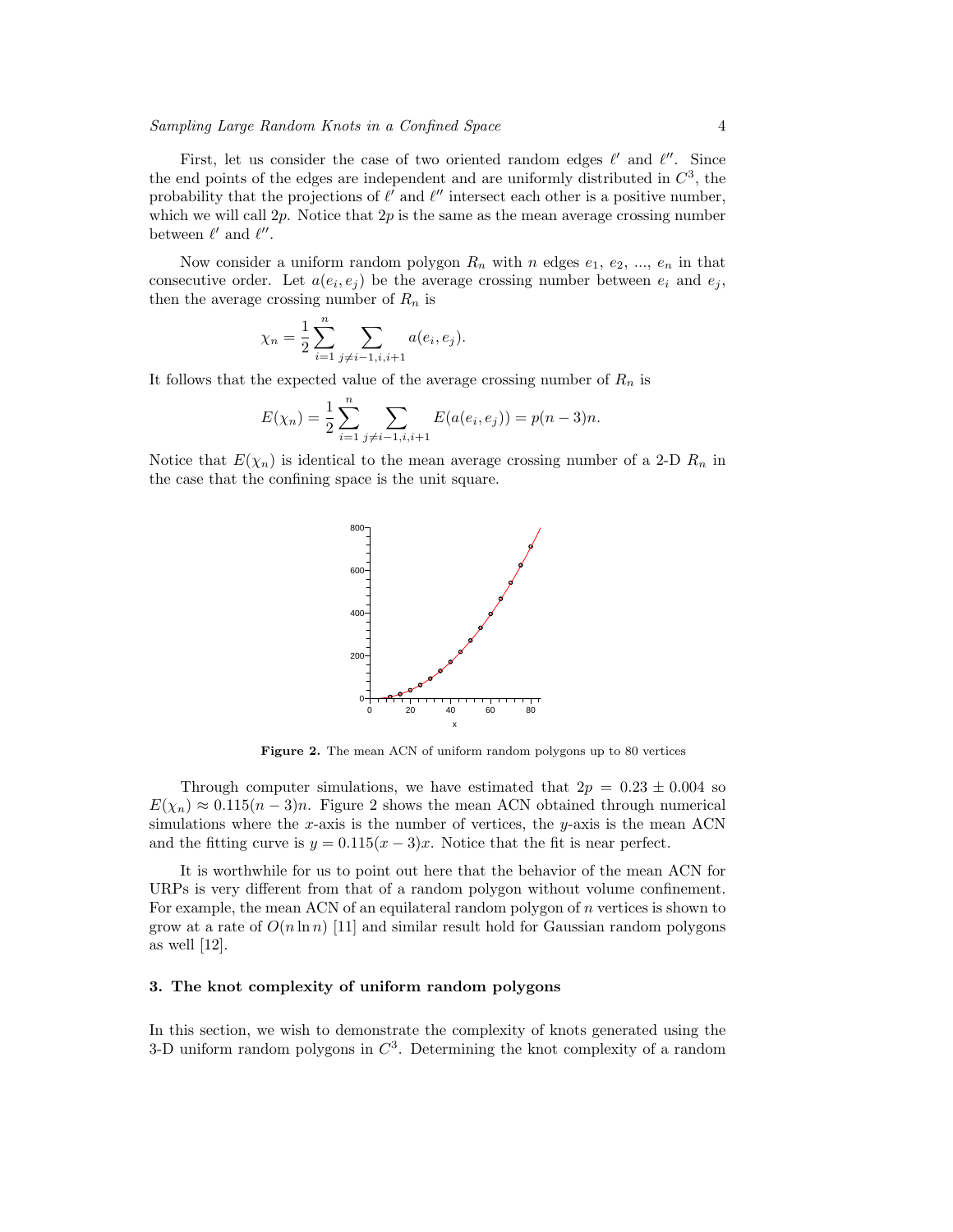polygon in a confined space is a difficult problem even when the number of vertices in the polygon is relatively small. For example, a uniform random polygon with 100 vertices typically has a regular projection with up to the order of 1115 crossings. Although some crossings can be eliminated by obvious Reidemeister I or II moves, it is not clear how many of these crossings can be removed in this fashion. It is likely that we may still have to deal with a diagram with hundreds of crossings. Computing a knot polynomial from such a diagram is out of question since we apparently lack the computing power at this stage. Instead, we will employ a relatively simple knot complexity measure that is easy to compute, namely the determinant and the coloring of knots. Let us first give the definition of the coloring of a knot for the convenience of our reader. Interested reader may refer to [27] for more details.

Let P be a projection of a knot K with m crossing points. Let  $\mathcal{A} = \{A_1, \ldots, A_m\}$ be the set of over-arcs. A *coloring* (or a *p-coloring*) is a map Col :  $A \rightarrow \mathbb{Z}_p$  for an odd prime p such that at every crossing the following condition is satisfied: If  $A_r$  and  $A_s$ are under-arcs and  $A_u$  is the over-arc, then  $Col(A_r) + Col(A_s) \equiv 2Col(A_u) \mod p$ .

The image  $Col(A_u)$  is called a *colour* assigned to the arc  $A_u$ . A coloring is called trivial if it assigns a single colour to all the arcs. The knot  $K$  is said to be p-colourable if there exists a non-trivial p-coloring.

Let K be a knot and let  $\Delta_K(t)$  be the Alexander polynomial of K.  $\Delta_K(-1)$  is called the *determinant* of K and is denoted by  $Det(K)$ . It is known that a knot K is p-colourable for a prime p if and only if p divides  $Det(K)$  [16].

For a knot K, the *stick number* of K is defined as the minimum number of straight line segments required to form a polygonal representation of  $K$ . It is not hard to see that the stick number for any non-trivial knot is at least 6 [1]. In fact, only the trefoil can have stick number 6 [7]. Thus we will start from  $n = 6$  in our numerical study. For each  $n$ , we generate m uniform random polygons of  $n$ vertices and compute the determinant for each one of them. We then compile our numerical result in a list  $DET(n, m)$  whose entries are integer pairs  $|k, \ell|$ , where k is a positive integer and  $\ell$  is the frequency of uniform random polygons with determinant k. For example,  $\text{DET}(n, m) = \{[1, m]\}\$ for all  $n < 6$ . For  $n = 6$ , our output was  $DEF(6, 100000) = \{ [1, 99534], [3, 466] \}.$  This means that out of the 100000 uniform random polygons of 6 vertices we generated, 99534 of them are the unknots and 466 of them are trefoils. The following is a partial list of our numerical results concerning the determinants of the uniform random polygons, using only  $n = 6, 10, 12, 15, 17$ , 20. For clarity, we have omitted the entry for sample size since they are all 100000 in this study.

| DET(6)  |     | $= \{ [1, 99534], [3, 466] \}$                                                         |
|---------|-----|----------------------------------------------------------------------------------------|
| DET(10) | $=$ | $\{[1, 92336], [3, 6410], [5, 945], [7, 235], [9, 27], [11, 22], [13, 22], [15, 3]\}$  |
| DET(12) |     | $= \{ [1, 85470], [3, 10749], [5, 2450], [7, 781], [9, 215], [11, 143], [13, 97],$     |
|         |     | $[15, 37], [17, 14], [19, 12], [21, 13], [23, 4], [25, 1], [27, 2], [29, 4], [31, 1],$ |
|         |     | [35, 4], [39, 1], [47, 1], [53, 1]                                                     |
| DET(15) | $=$ | $\{[1, 72498], [3, 16415], [5, 5522], [7, 2417], [9, 987], [11, 682], [13, 491],$      |
|         |     | $[15, 240], [17, 167], [19, 153], [21, 106], [23, 63], [25, 50], [27, 42],$            |
|         |     | $[29, 20], [31, 29], [33, 18], [35, 20], [37, 13], [39, 7], [41, 9], [43, 9],$         |
|         |     | $[45, 5], [47, 6], [49, 5], [51, 3], [53, 3], [55, 3], [57, 4], [59, 2], [69, 1],$     |
|         |     | $[71, 2], [73, 2], [83, 1], [95, 1], [139, 1], [143, 1], [145, 1], [157, 1] \}$        |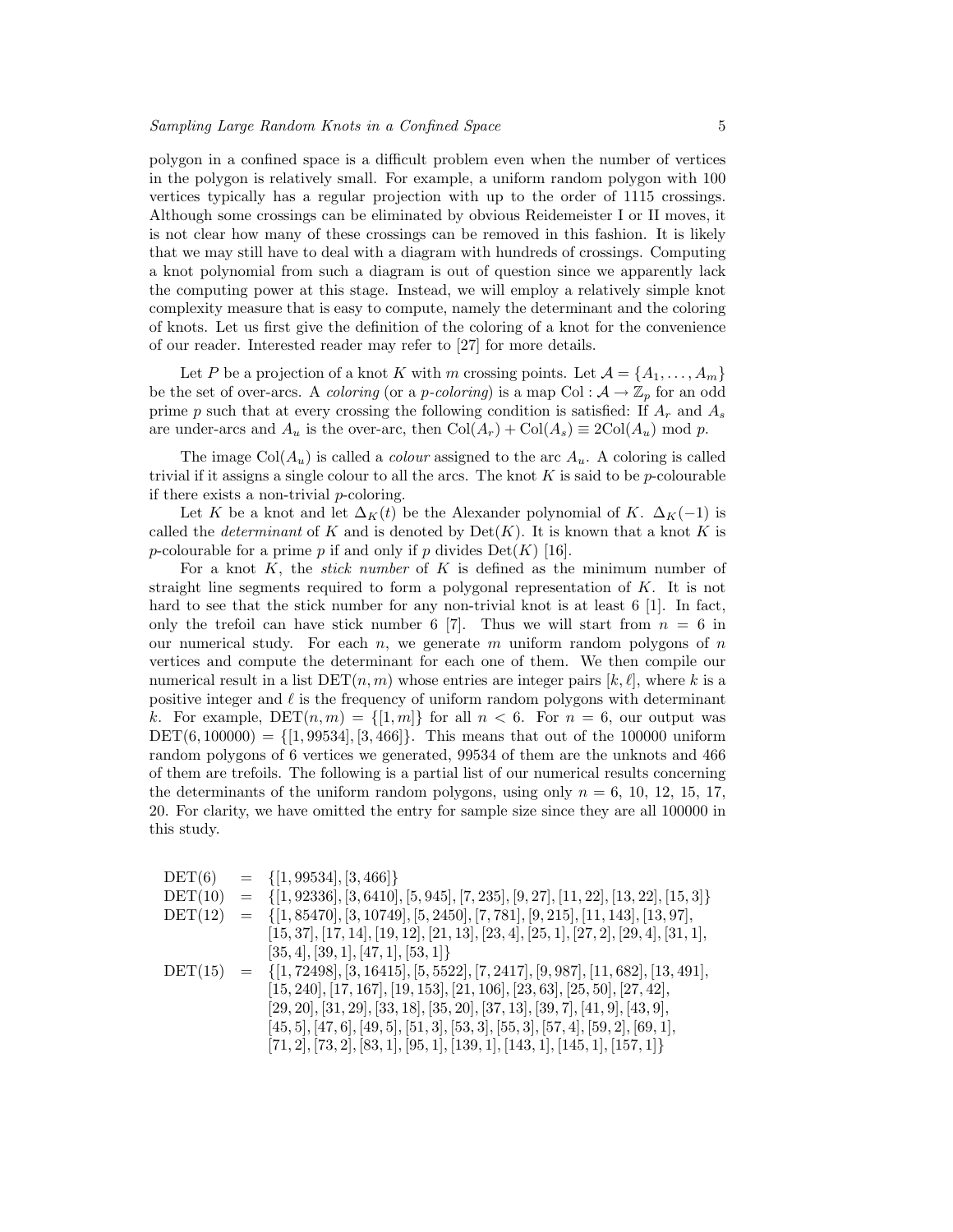$$
DET(17) = {1, 63211, [3, 18514], [5, 7632], [7, 3742], [9, 2012], [11, 1267], [13, 909], [15, 555], [17, 422], [19, 330], [21, 284], [23, 157], [25, 130], [27, 134], [29, 81], [31, 85], [33, 65], [35, 54], [37, 51], [39, 42], [41, 21], [43, 34], [45, 37], [47, 18], [49, 24], [51, 12], [53, 15], [55, 15], [57, 12], [59, 12], [61, 18], [63, 3], [65, 6], [67, 9], [67, 9], [70, 9], [70, 9], [71, 5], [79, 9], [70, 9], [71, 5], [79, 9], [91, 4], [81, 3], [83, 4], [85, 2], [87, 1], [89, 2], [91, 2], [93, 4], [95, 3], [97, 2], [99, 4], [101, 1], [103, 3], [107, 2], [109, 2], [111, 2], [113, 1], [115, 2], [119, 2], [121, 1], [125, 2], [131, 1], [139, 1], [145, 2], [165, 1], [167, 1], [173, 1], [181, 2], [185, 1], [203, 1], [207, 1], [293, 1]]\n
$$
\n
$$
DET(20) = {1, 48628}, [3, 19801], [5, 9452], [7, 5589], [9, 3642], [11, 2445], [13, 1938], [15, 1303], [17, 954], [19, 910], [21, 698], [23, 480], [25, 454], [13, 1938], [15, 1303], [17,
$$

First, we point out that the numerical data can be used to give a lower bound on the knotting probability of a 3-D URP. Figure 3 is the plot of the percentage of URPs with non-trivial determinants, where the horizonal axis is the number of vertices of the URPs. The fitted curve given here is  $1 - \exp(-0.000082n^3)$ . But this is not to be expected as a general rule as the following argument shows that the trivial knot probability of an  $R_n$  is at least of order  $\exp(-n \ln n)$ , which is larger than  $\exp(-0.000082n^3)$  for large values of n. Let us divide the unit square  $C^2$  (which is the base of the unit cube and is on the xy plane) into  $k^2$  equal size squares such that  $(k-1)^2 < n \leq k^2$ . Number these small squares in a sequential order as shown in Figure 4 (for the case of  $k = 4$ ). Apparently, for each given  $1 \le j \le n$ , the probability for the projection of  $U_i$  (to the xy plane) to fall in the j-th square is equal to the area of the square, which is  $1/k^2$ . Thus the probability this happens for all j at the same time is precisely  $(1/k^2)^n$ , which is of the order  $(1/n)^n = n^{-n} = \exp(-n \ln n)$ , as one can easily check. However when this happens, the polygon is the trivial knot. On the other hand, since the maximum number of crossings in the projection of a URP of  $n$ segments is bounded above by  $n^2$ , this numerical result may suggest that the trivial knot probability of a URP tends to 0 faster than  $e^{-b_0c}$  where  $b_0$  is some constant and c is the number of crossings in the projection of the  $R_n$  onto the xy plane.

Second, as  $n$  increases, the maximum determinant in our sample increases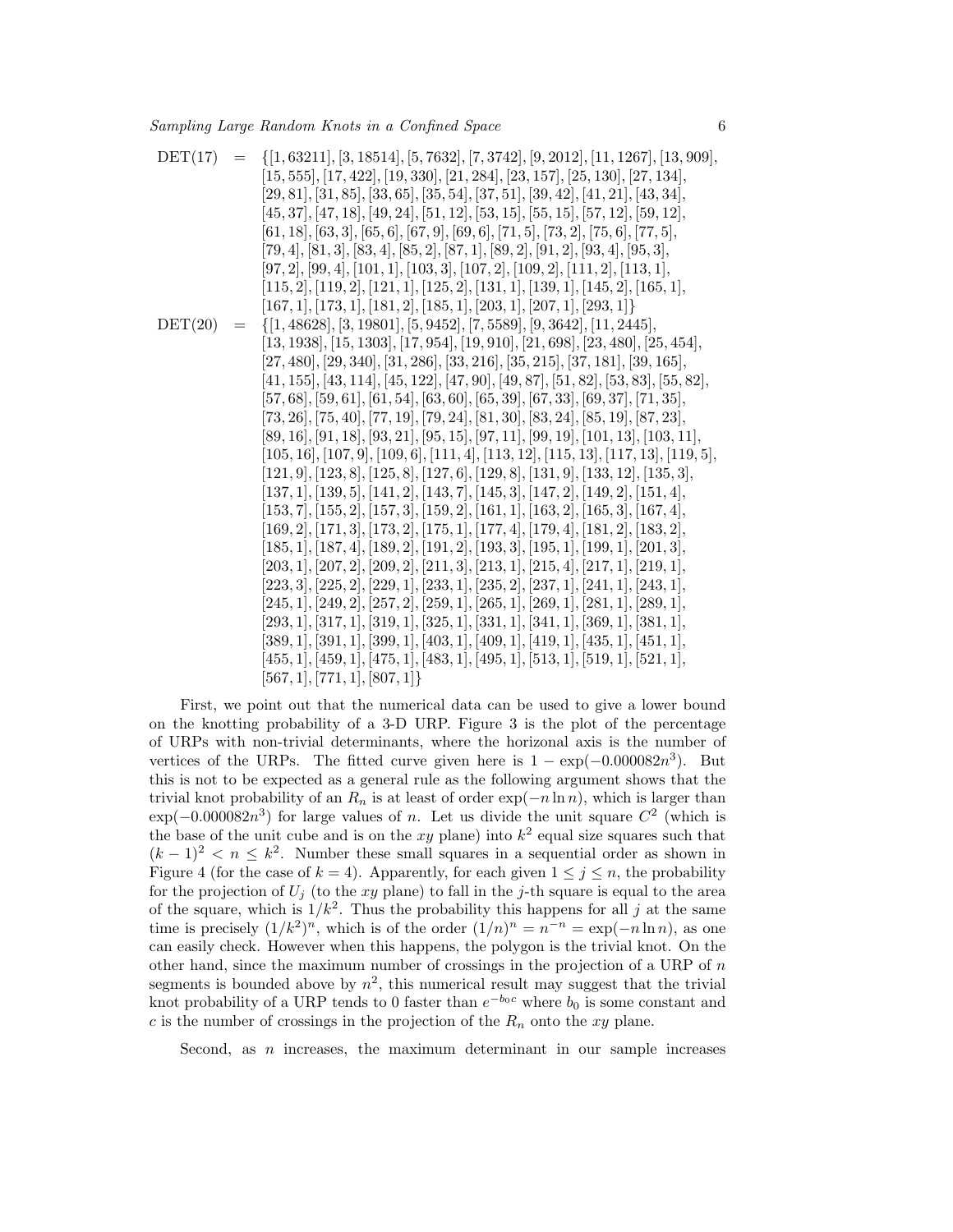

Figure 3. The lower bound of knotting probability for URPs up to 40 segments based on the percentage of URPs with non-trivial determinants.



**Figure 4.** An  $R_n$  is a trivial knot if its projection follows the pattern shown here. This is the case of  $k = 4$  and  $n = 13$ .

dramatically. For example, for  $n = 59$ , a small sample with only 50 data points yields a maximum determinant of 12088427779. The following figure is the logarithmic plot of the average determinant from our samples. In fact, the logarithmic plot of the average determinants given in Figure 5 suggests that the growth of the average determinant of  $R_n$  is likely to be faster than  $O(\exp(n^2))$ .

Third, we present our numerical output on the coloring of the uniform random knots. Let n be the number of vertices of the random polygon,  $m$  be the number of uniform random polygons generated in our data set, and we will let  $COL(n, m)$ be the list of outputs, which consists of entries of the form  $[p, \ell]$ , where the first entry is of the form  $[1, \ell]$  with  $\ell$  indicating the number of polygons that can only be trivially colored and  $p > 2$  is a prime in other entries with the corresponding  $\ell$  the number of polygons in the sample that are p-colourable. For example,  $COL(10, 1000) = \{[1, 914], [3, 68], [5, 21]\}$  means that out of the 1000 uniform random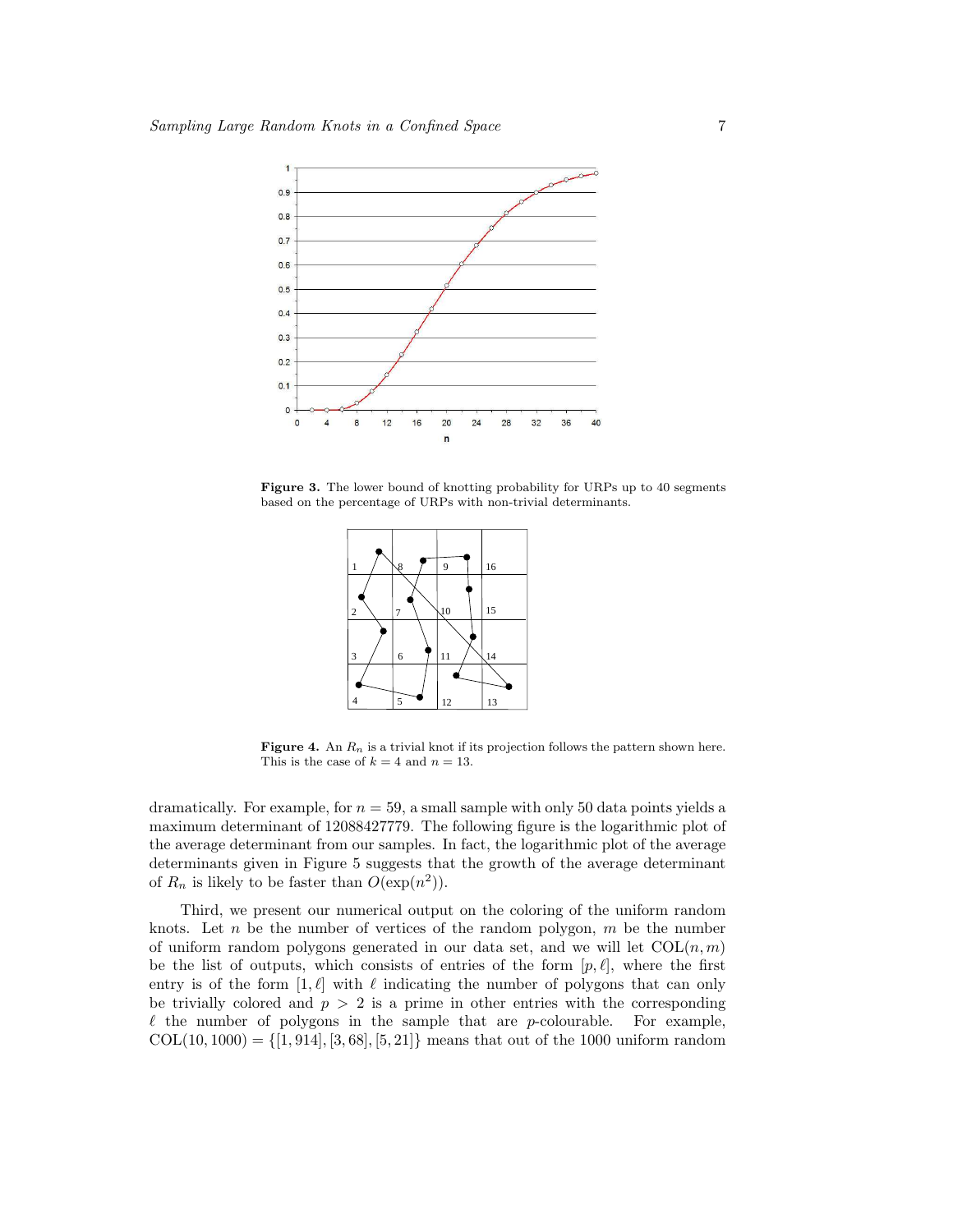

Figure 5. The logarithmic plot of the average determinants of uniform random polygons with up to 30 vertices, where the equation of the fitting curve is  $y = -.18 + 0.0014x^{2.4}$ 

polygons generated, 914 of them can only be trivially colored, 68 of them have determinants divisible by 3 (hence are 3-colourable) and 21 of them have determinants divisible by 5 (hence are 5-colourable). Notice that since a knot can be both 3 colourable and 5-colourable, it is possible that a polygon is multiply counted in this method. For example, in this example of  $COL(10, 1000) = \{[1, 914], [3, 68], [5, 21]\},$ there are three polygons that are both 3-colourable and 5-colourable. That is, the summation of the  $\ell$  entries of  $COL(n, m)$  is generally larger than m. For each n between 6 and 30, we generated 100000 uniform random knots. A few selected output list are presented in the following table. Again we omit the sample size in COL since they are all 100000.

|         | $COL(6) = \{[1, 99534], [3, 466]\}$                                                           |
|---------|-----------------------------------------------------------------------------------------------|
| COL(10) | $= \{ [1, 92336], [3, 6440], [5, 948], [7, 235], [11, 22], [13, 22] \}$                       |
| COL(12) | $= \{ [1, 85470], [3, 11017], [5, 2492], [7, 798], [11, 143], [13, 98], [17, 14],$            |
|         | $[19, 12], [23, 4], [29, 4], [31, 1], [47, 1], [53, 1] \}$                                    |
|         | $COL(15) = \{ [1, 72498], [3, 17828], [5, 5842], [7, 2548], [11, 704], [13, 499], [17, 499],$ |
|         | $[19, 158], [23, 64], [29, 21], [31, 29], [37, 13], [41, 9], [43, 9],$                        |
|         | $[47, 6], [53, 3], [59, 2], [71, 2], [73, 2], [83, 1], [139, 1], [157, 1] \}$                 |
|         | $COL(17) = \{ [1, 63211], [3, 21698], [5, 8448], [7, 4117], [11, 1358], [13, 959],$           |
|         | $[17, 438], [19, 345], [23, 166], [29, 85], [31, 89], [37, 54],$                              |
|         | $[41, 21], [43, 34], [47, 18], [53, 15], [59, 12], [61, 18], [67, 9],$                        |
|         | $[71, 5], [73, 2], [79, 4], [83, 4], [89, 2], [97, 2], [101, 1], [103, 3],$                   |
|         | $[107, 2]$ , $[109, 2]$ , $[113, 1]$ , $[131, 1]$ , $[139, 1]$ , $[167, 1]$ , $[173, 1]$ ,    |
|         | [181, 2], [293, 1]                                                                            |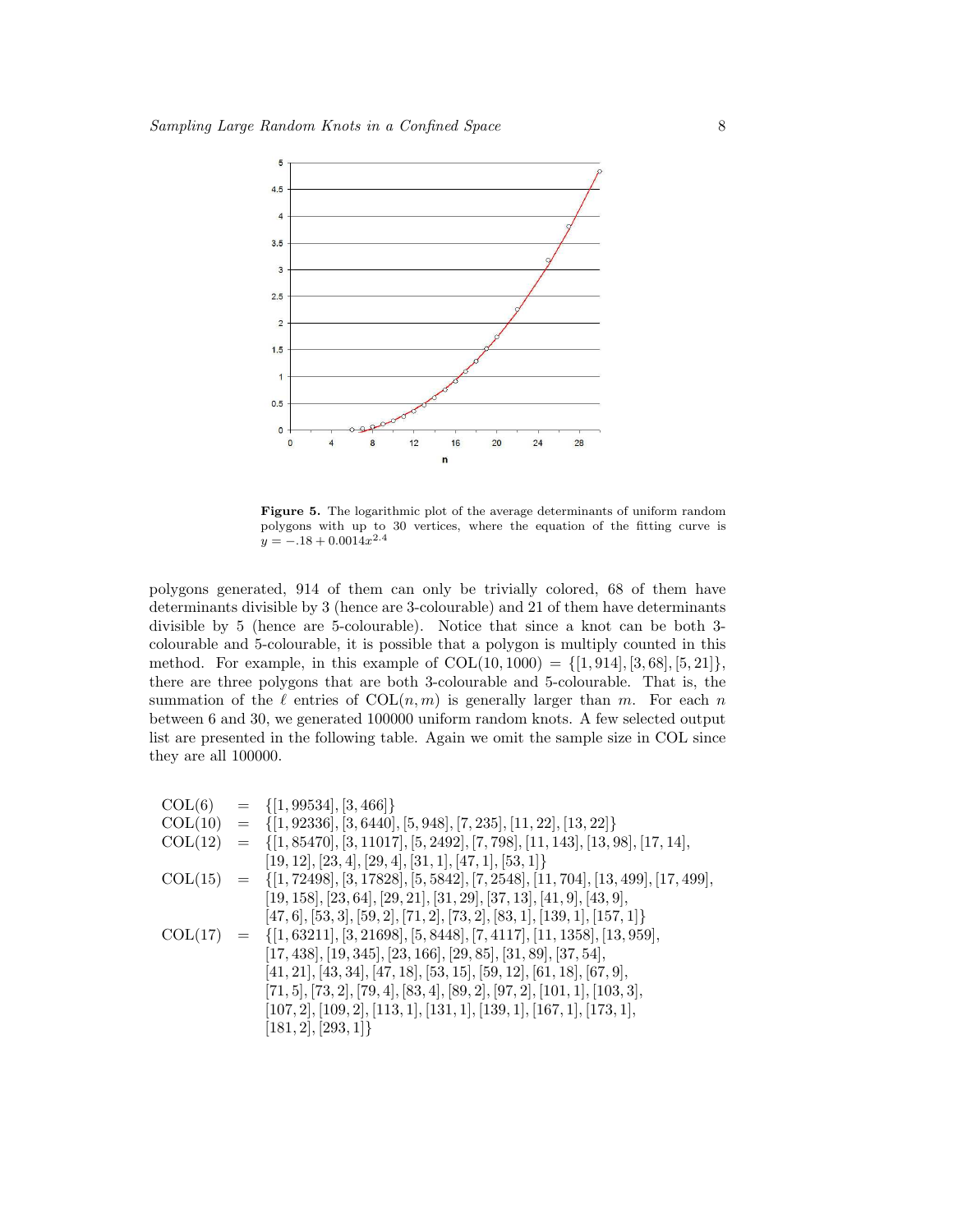$$
COL(20) = \{[1,48628], [3,26909], [5,11807], [7,6732], [11,2810], [13,2186],\n[17,1074], [19,1013], [23,535], [29,369], [31,312], [37,187],\n[41,165], [43,126], [47,94], [53,86], [59,65], [61,56], [67,36],\n[71,36], [73,27], [79,25], [83,26], [89,16], [97,11], [101,13],\n[103,11], [107,9], [109,6], [113,12], [127,7], [131,9], [137,1],\n[139,5], [149,2], [151,4], [157,3], [163,2], [167,4], [173,3],\n[179,4], [181,2], [191,2], [193,3], [199,1], [211,3], [223,3],\n[229,1], [233,1], [241,1], [257,2], [269,1], [281,1], [293,1],\n[317,1], [331,1], [389,1], [409,1], [419,1], [521,1]\}
$$

It is evident that even for the relatively small value of  $n = 20$ , many polygons sampled are fairly complicated knots. On the other hand, the average number of colours per random polygon turns out to be a fairly slow growth number. For the data set we listed above for  $n = 6, 10, 12, 15, 17$  and 20, the corresponding average numbers of colours per polygon are 1.00466, 1.07667, 1.14585, 1.27912, 1.37919 and 1.54826, indicating that for most polygons in the small range of  $n$  we have studied can only allow one coloring, trivial or non-trivial. On the other hand, the average value of the maximum coloring an URP admits can grow at much faster rate. For example, in our small sample of 50 URPs of  $n = 59$  vertices, we already had a maximum determinant of 12088427779, however it has only 4 nontrivial prime factors (17, 19, 53 and 706141). Further studies are needed in order to have a more complete picture. However, the factoring of many large determinants is very time consuming in computation and is the main obstacle in carrying out this further study.

#### 4. Uniform random polygons as knot diagrams

In this section, we are primarily interested in producing diagrammatically prime diagrams, that is, 4-regular graphs without cut vertices and are more than 2-edge connected. A cut vertex of a graph is a vertex of the graph so that the removal of the vertex (together with the edges incident to it) will divide the graph into at least two disjoint components. A graph is called k-edge connected if the graph is connected and removing any  $k-1$  edges of the graph will not change that. For a plane graph that is also a knot diagram (not a link diagram), if removing any two edges cannot disconnect the graph, then removing any three edges will not disconnect the graph either. That is, if the graph is 3-edge connected, then it is also 4-edge connected [13]. Here we will treat the 2-D uniform random polygons as random knot diagrams. Notice that when we treat a 2-D polygon as a graph, the vertices of the graph are the crossings of the polygon while the vertices of the polygon itself are not vertices of the graph. Since no crossing may involve three or more distinct segments of the polygon with probability one, we will obtain a 4-regular plane graph when we sample a 2-D uniform random polygon with probability one. However there is no automatic guarantee that such a graph contains no cut vertices and is 4-edge connected. Finally, we point out that in the case that the graph contains a loop vertex, then it is 2-edge connected (however a loop vertex is not a cut vertex).

**Definition 1** A plane 4-regular graph is said to be almost diagrammatically prime if it contains no cut vertices and becomes 4-edge connected once the loop edges (if there are any) are removed (and the corresponding vertices are no longer treated as vertices) (see Figure 6).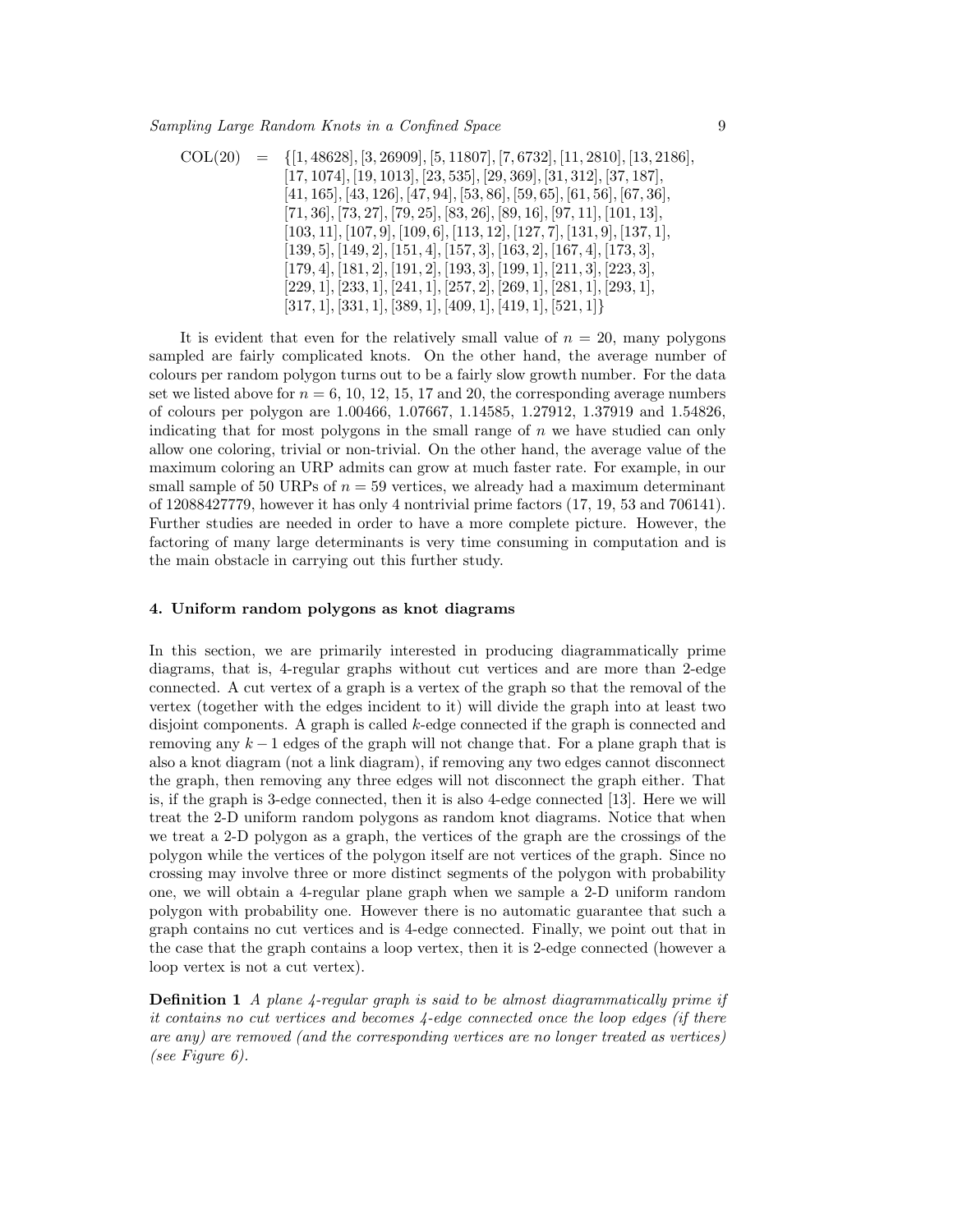From an almost diagrammatically prime diagram, one can easily construct an alternating knot that is also prime, as shown in Figure 7.



Figure 6. The removal of a loop edge in plane graph produced by a 2-D polygon: The solid dot is the vertex of the graph which is a crossing of the polygon whereas the vertices of the polygon are marked by circles.



Figure 7. The construction of an alternating prime knot from an almost diagrammatically prime diagram.

The following is our main result of this section.

**Theorem 1** Let  $R_n$  be a 2-D uniform random polygon confined in  $C^2$ . Then as a plane 4-regular graph, the probability that  $R_n$  is almost diagrammatically prime is of the order at least  $1 - O(\frac{1}{n^{\nu}})$  where the constant  $\nu$  can be chosen to be at least 0.35.

We need some preparation before we proceed to prove the theorem. Let  $\alpha$  be a constant number between −1 and 0. Its exact value will be determined later. Let us first consider a line segment  $\ell$  confined in  $C^2$  whose length is at least  $n^{\alpha}$  and at least one end point of it is of a distance  $n^{\alpha}$  away from the boundary of  $C^2$ . Assume further that there is a random line segment  $\ell'$  whose two end points are independent and are uniformly distributed in  $C^2$ . We would like to bound from below the probability that  $\ell'$  intersects  $\ell$ . We claim that this probability is at least of the order  $O(n^{2\alpha+\beta})$  where β is some negative constant between  $\alpha$  and 0. (We will eventually use  $\alpha = -0.45$  and  $\beta = -0.05$ .) To see this, let us extend  $\ell$  to a full straight line L. L divides  $C^2$  into two parts. Choose the part that has a bigger area and draw a line  $L'$  through this part that is parallel to L and is of a distance  $n^{\beta}$  to L. If n is large,  $n^{\beta}$  is small so the area of the part of  $C^2$  divided by L' that does not contain  $\ell$  is at least 1/4. It follows that the probability for one end P of  $\ell'$  to fall in this area is at least  $1/4$ . When this happens, if the other end Q of  $\ell'$  falls into the shaded region as shown in Figure 8,  $\ell'$ will intersect  $\ell$ . An extreme case for the position of P is shown in the figure (marked as  $P'$ ). It is easy to see that the shaded region contains the right triangle (marked in black) and the height of the right triangle is of the order  $O(n^{\alpha+\beta})$ . It follows that the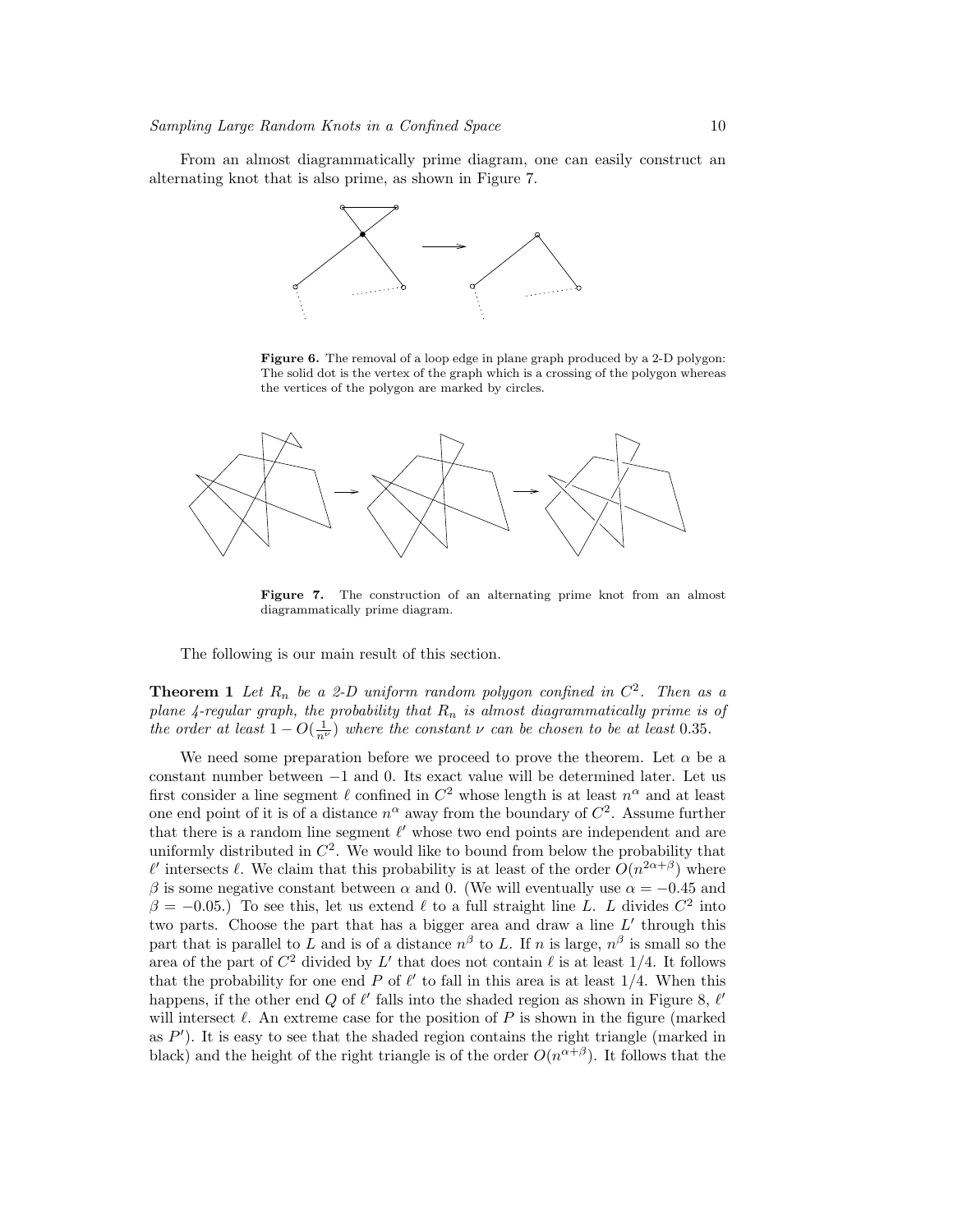area of the shaded region is of an order at least  $O(n^{2\alpha+\beta})$ . Thus the probability of  $\ell'$  intersecting  $\ell$  is at least  $O(n^{2\alpha+\beta}) \cdot \frac{1}{4} = O(n^{2\alpha+\beta})$ , since P and Q are independent random points. This leads to the following lemma.



**Figure 8.** The shaded region has an area at least of the order  $O(n^{\alpha+\beta})$ .

**Lemma 1** Let  $\alpha$  and  $\beta$  be two negative constants such that  $\alpha < \beta$ ,  $2\alpha + \beta + 1 > 0$ and let  $\ell$  be a line segment confined in  $C^2$  whose length is at least  $n^{\alpha}$ . Furthermore, at least one end point of  $\ell$  is of a distance  $n^{\alpha}$  away from the boundary of  $C^2$ . Let  $\ell_1, \ell_2, \ldots, \ell_k$  be k random line segments whose end points are independent random points uniformly distributed in  $C^2$ . Then if  $k \geq an$  for some constant  $a > 0$ , then the probability that at least one  $\ell_j$  intersects  $\ell$  is of the order at least  $1 - \exp(-bn^{1+2\alpha+\beta})$ for some constant  $b > 0$ .

**Proof.** Since the end points of the  $\ell_j$ 's are independent, the probability that none of the  $\ell_j$ 's intersects  $\ell$  is at most  $O((1 - n^{2\alpha + \beta})^k)$ . Substituting an for k, we have

$$
(1 - n^{2\alpha + \beta})^{an} = ((1 - n^{2\alpha + \beta})^{n^{-2\alpha - \beta}})^{an^{1 + 2\alpha + \beta}}
$$

$$
< \exp(-bn^{1 + 2\alpha + \beta})
$$

for some constant  $b > 0$  since

$$
\lim_{n \to \infty} (1 - n^{2\alpha + \beta})^{n^{-2\alpha - \beta}} = e^{-1}.
$$

We are now ready to prove our theorem.

Proof. Notice that if the diagram has a cut vertex, then the diagram is also at most 2-edge connected since removing two edges at the same side of the vertex will also disconnect the graph in such a case. Therefore, we need only to consider the case when the diagram is at most 2-edge connected. Let  $A_j$  ( $1 \leq j \leq n/2 - 1$ ) denote the following event: there exists a pair of segments  $\ell_1$  and  $\ell_2$  in  $R_n$  such that the removal of  $\ell_1$  and  $\ell_2$  in  $R_n$  will result in two non-overlapping random walks, one is of length j. Assume that the diagram becomes disconnected after removing two edges  $e_1$  and  $e_2$ . Since  $e_1$  and  $e_2$  belong to some segments  $\ell_1$  and  $\ell_2$  of the polygon  $R_n$ , deleting  $\ell_1$  and  $\ell_2$  from  $R_n$  results in two non-overlapping random walks  $S_1$  and  $S_2$  and the shorter one of  $S_1$  and  $S_2$  will contain j segments for some  $j \leq n/2 - 1$ . In other word, if  $R_n$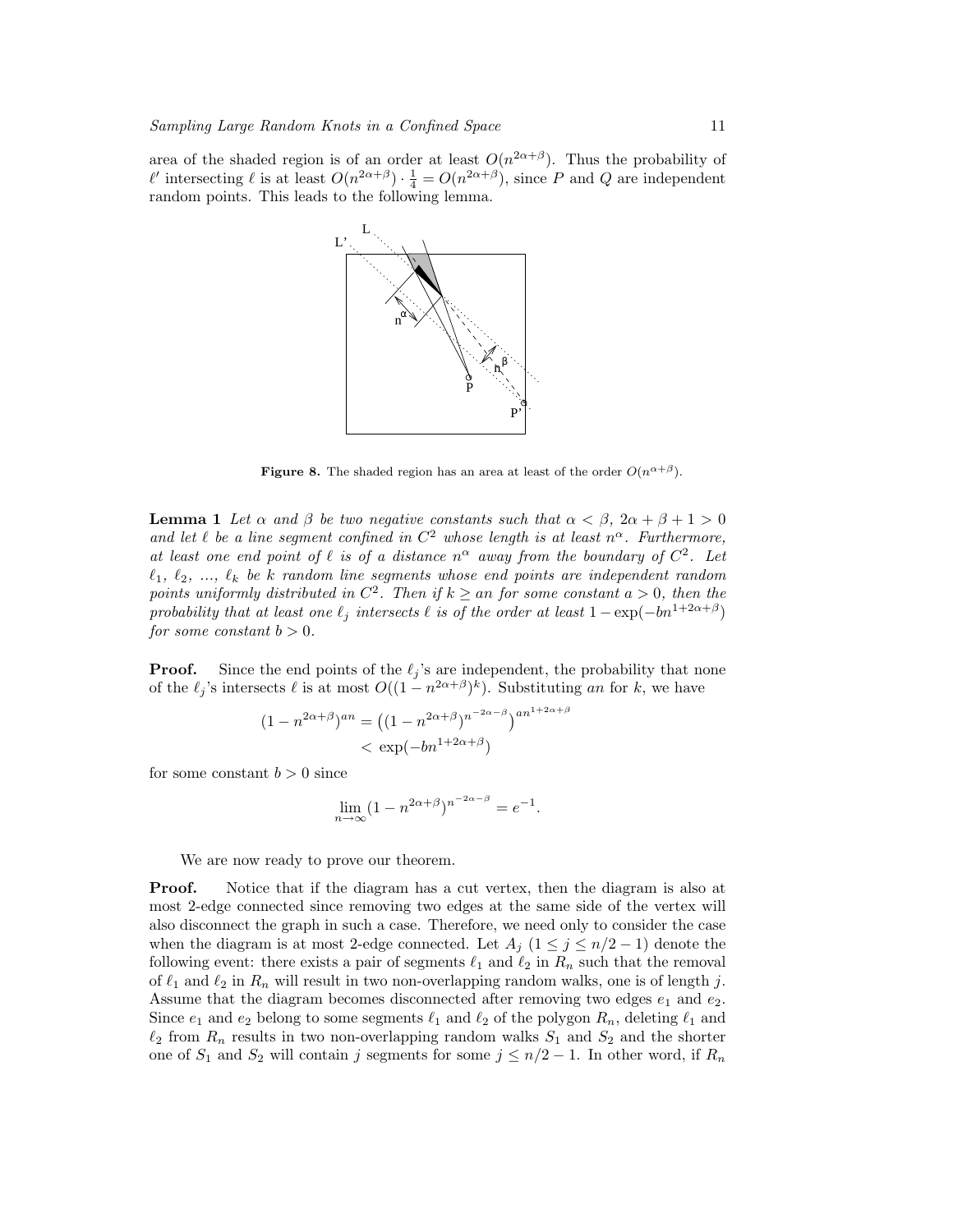produces a diagram that is at most 2-edge connected, then one of the  $A_j$  will happen. Let us concentrate on the shorter one, say it is  $S_1$ . In the cases of  $A_1$  and  $A_2$ , the most we can get from the shorter component after the removing of the two segments is a simple loop. Thus the probability of getting an almost diagrammatically prime P graph is bounded below by  $1 - \sum_{3 \leq j \leq n/2-1} P(A_j)$ . Let us consider the case of  $A_3$ . Let  $\ell_1$  and  $\ell_2$  be two segments of  $R_n$  separated by three consecutive segments that do not overlap with the other segments of  $R_n$ . Say these three segments have end points  $U_1, U_2, U_3$  and  $U_4$  (these are independent 2-D random points uniformly distributed in  $C<sup>2</sup>$ ). If one of the segments in  $S<sub>1</sub>$  satisfies the conditions of  $\ell$  in Lemma 1, then the probability for some segments of  $S_2$  to intersect this segment is of the order at least  $1 - \exp(-bn^{1+2\alpha+\beta})$ . That is, the probability that  $S_1$  and  $S_2$  are non-overlapping is at most  $\exp(-bn^{1+2\alpha+\beta})$  in this case. So what is the probability that none of the three segments satisfies the conditions of  $\ell$  in Lemma 1? Let B be the set of points of  $C^2$  that are within a distance  $n^{\alpha}$  from the boundary of  $C^2$ . There are five cases to consider depending on how many of of  $U_1$ ,  $U_2$ ,  $U_3$  and  $U_4$  fall in B.

Case 0. None of  $U_1, U_2, U_3$  and  $U_4$  falls in B. This actually happens with a large probability since the area of  $B$  is small. But this means that the four vertices will have to be close to each other. That is, once we have chosen  $U_1$ , then  $U_2$  can only be in the ball of radius  $n^{\alpha}$  centered at  $U_1$ , and  $U_3$  has to be in the ball of radius  $n^{\alpha}$  centered at  $U_2$ , and so on. The probability of this is apparently of the order of  $O(n^{3\alpha})$ .

Case 1. One of  $U_1$ ,  $U_2$ ,  $U_3$  and  $U_4$  falls in  $B$ . This happens with probability of order  $n^{\alpha}$  since the area of B is of that order. Say  $U_2$  is in B. But then  $U_1$  and  $U_3$  will have to be close to  $U_2$  and  $U_4$  will have to be close to  $U_3$ . An argument similar to the above then yields a probability of the order  $O(n^{4\alpha})$ .

Case 2. Two of  $U_1$ ,  $U_2$ ,  $U_3$  and  $U_4$  fall in B. This happens with probability of order  $n^{2\alpha}$ . Say  $U_1$  and  $U_2$  are in B. But then  $U_3$  will have to be close to  $U_2$  and  $U_4$ will have to be close to  $U_3$ . We again obtain a probability of the order  $O(n^{4\alpha})$ .

Cases 3 and 4. Three or four of  $U_1$ ,  $U_2$ ,  $U_3$  and  $U_4$  fall in B. These are similar to case 2 and the probability in both cases is of the order  $O(n^{4\alpha})$ .

Summarizing the above, we see that the probability for  $S_1$  and  $S_2$  to be nonoverlapping is at most of the order  $\exp(-bn^{1+2\alpha+\beta}) + O(n^{3\alpha})$ . Since this calculation is based on a particular choice of the end points of the three segments in  $S_1$  and there are  $O(n)$  different such choices, the probability  $P(A_3)$  is at most of the order  $n \exp(-bn^{1+2\alpha+\beta}) + O(n^{1+3\alpha}).$ 

In general, we have  $P(A_j) \le n \exp(-bn^{1+2\alpha+\beta}) + O(n^{1+j\alpha})$  by using an argument similar to the above. This leads to

$$
\sum_{3 \le j \le n/2 - 1} P(A_j) \le n^2 \exp(-bn^{1 + 2\alpha + \beta}) + nO(\frac{n^{3\alpha}}{1 - n^{\alpha}}) = O(n^{1 + 3\alpha}),
$$

since  $n^2 \exp(-bn^{1+2\alpha+\beta})$  <  $O(n^{1+3\alpha})$  and  $nO(\frac{n^{3\alpha}}{1-n^{\alpha}}) = O(n^{1+3\alpha})$ . Clearly, if we choose  $\alpha = -0.45$  and  $\beta = -0.05$ , then for large values of n, the probability that  $R_n$  produces an almost diagrammatically prime 4-regular plane graph is at least  $1 - O(n^{-0.35}).$ 

Theorem 1 guarantees that a 2-D URP of  $n$  vertices is (almost surely) an almost diagrammatically prime 4-regular plane graph when  $n$  is large. However, how many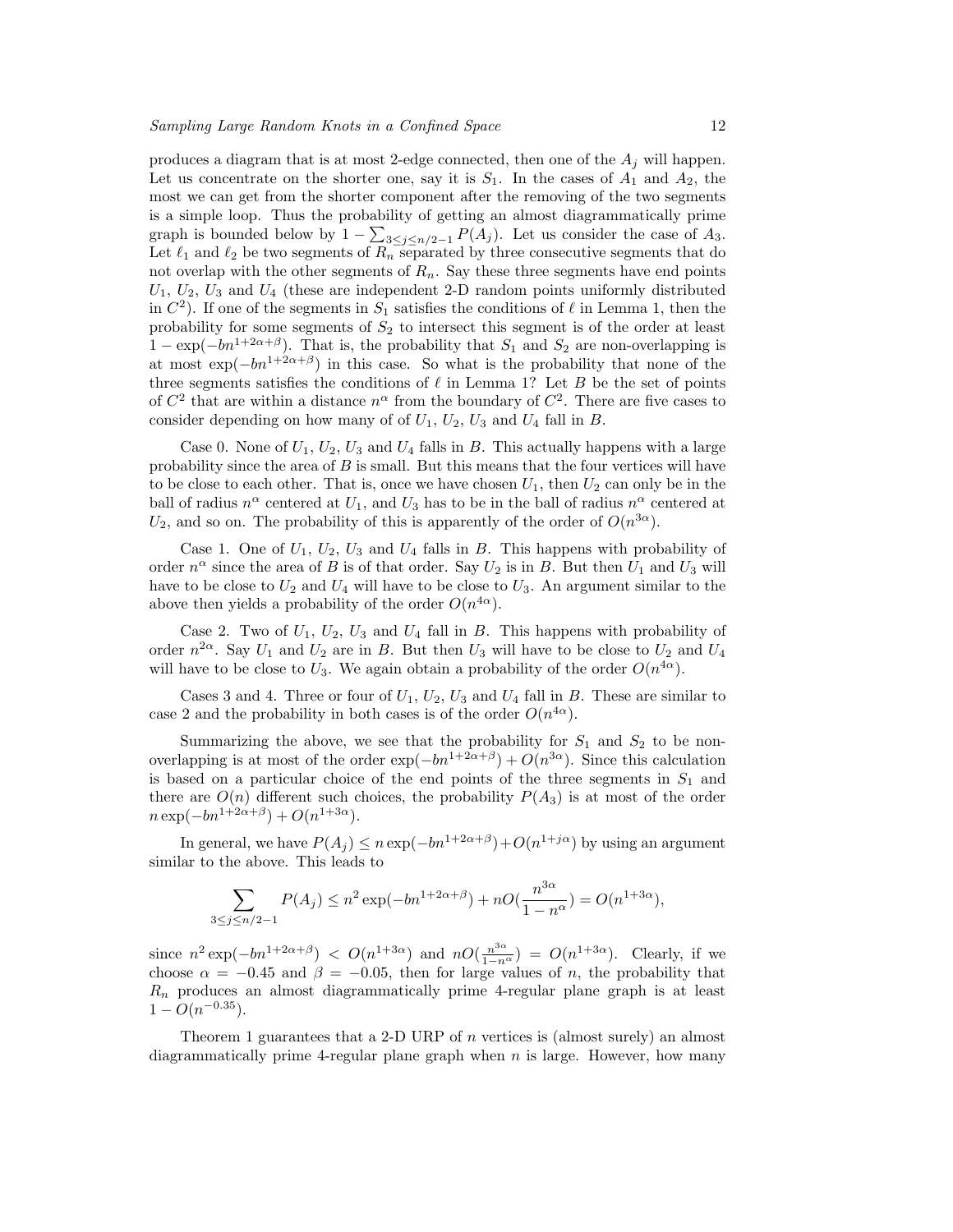| $\eta$ | ACN      | AI <sub>1</sub> | <b>RACN</b> |
|--------|----------|-----------------|-------------|
| 10     | 8.047    | 1.234           | 6.813       |
| 15     | 20.824   | 0.831           | 19.993      |
| 20     | 39.296   | 0.626           | 38.670      |
| 25     | 63.319   | 0.531           | 62.788      |
| 30     | 93.580   | 0.476           | 93.104      |
| 35     | 129.476  | 0.425           | 129.051     |
| 40     | 171.4934 | 0.385           | 171.109     |
| 45     | 218.689  | 0.365           | 218.324     |
| 50     | 271.966  | 0.335           | 271.631     |
| 55     | 331.693  | 0.313           | 331.380     |
| 60     | 396.174  | 0.290           | 395.884     |
| 65     | 467.321  | 0.288           | 467.033     |
| 70     | 542.954  | 0.270           | 542.684     |
| 75     | 624.979  | 0.259           | 624.720     |

Table 1. ACN is the average number of crossings, AL is the average number of loop edges (namely the crossings that can be removed via Reidemeister type I moves) and RACN is the reduced average number of crossings (namely ACN − AL).

loop edges are there in such a plane graph on the average? This is a valid question since too many such edges may affect the total number of non-trivial crossings in the diagram. Also, what if  $n$  is relatively small? To answer this question, we generated 100000 2-D URPs for each  $n$  ranging from 10 to 75 (with an increment of 5) and computed the average crossings before and after the loop edges are removed from the diagrams. The results are listed in Table 1. It is clear from the table that the loop edges occur very seldom even for small values of  $n$ .

Finally, we wish to demonstrate the complexity of the alternating knots generated using the method described in the last section. For comparison purposes, we will again compute the determinants of the generated URPs. However, it turns out that these polygons are much, much more complicated and the computation time increased dramatically. We thus only focused our effort for one single value of  $n$ , namely  $n = 12$ . We generated 1000 2-D URPs and converted them into alternating knots according to the procedure described in the last section, and computed their determinants. Out of these 1000 knots, not a single one allows only the trivial coloring. The following is a partial list of the results.

$$
DET(12, 1000) = \{[1, 0], [3, 38], [5, 38], [7, 32], [9, 13], [11, 27], [13, 7], [15, 25], [17, 15], [19, 20], [21, 10], [23, 10], [25, 10], [27, 7], [29, 20], [31, 10], [33, 10], [35, 3], [37, 5], [39, 4], [41, 14], [43, 5], [45, 7], [47, 1], [49, 5], [51, 12], [53, 4], [55, 5], [57, 4], [59, 4], [61, 4], [63, 4], [65, 5], [67, 8], [69, 4], [71, 6], [73, 1], [75, 3], [79, 1], [83, 1], \dots, [868029, 1], [1728883, 1], [15445771, 1]\}
$$

Notice that the first missing odd number (other than 1) is 77 from this list and the distribution of the frequency is not strictly decreasing as the determinant value increases. The average determinant here is 41889.48. On the other hand, for the 3-D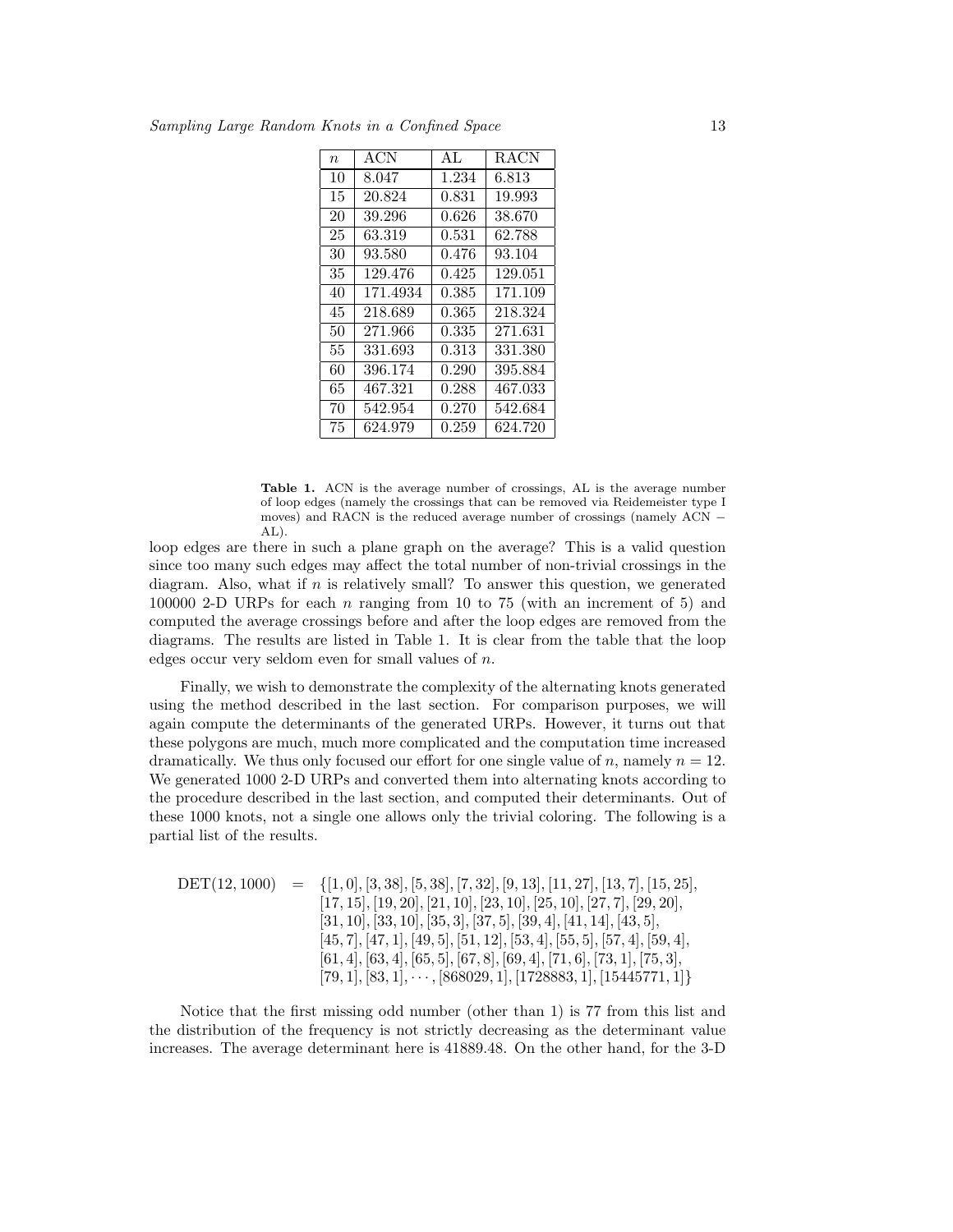URPs with 12 vertices, the following results are from a comparable sample of the same sample size 1000. In this case, the average determinant is merely 1.42.

 $DET(12, 1000) = \{[1, 851], [3, 116], [5, 21], [7, 5], [9, 4], [11, 1], [13, 1], [21, 1]\}$ 

These numerical results are indeed very convincing that the 2-D URPs lend us an efficient method in generating large prime knots.

#### 5. Conclusions and ending remarks

Circular polymeric chains form complicated knots with high probability when confined to small volumes [4, 24, 25, 26, 37]. This fact is particularly relevant in chromosome biology since the DNA molecule needs to be highly condensed to fit in the cell nucleus [17]. Here we have investigated properties of knots generated by the URP model since this model may be informative for cases of extreme polymer condensation as it is the case of DNA molecules packed in bacteriophages, in some animal viruses [8] and in DNA-lipo complexes [33].

As mentioned before, the main disadvantage of the URP model is that the flexibility of the chain is not properly defined. However it is still possible to use this model to study physical systems. For instance, since the knotting probability for DNA circles extracted from phage P4 is about 0.95 and because of the results in Figure 3 one may model such system with 32 segments. From such a model one obtains the following results.

1) Average projections show around 107 crossings (see Figure 2) and many of these crossings can be removed via Reidemeister moves I and II. In fact, a sample of 100,000 URPs with 32 vertices yields a mean of 107.338 crossings per projection. After simple Reidemeister moves of type I and II are applied, the mean number of crossings per projection is reduced to 64.729. This number is somewhat larger than the ACN estimated experimentally. However the ACN of the knots found in phage capsids was estimated using the linear relationship between knot complexity and gel migration proposed in [42] and the actual complexity of these knots is still unknown.

2) The knot distributions that the URP model generates, originally studied by Millett in [26], are also consistent with those found using other polymer models to study DNA packing in phages [5, 25].

3) Knots formed under conditions of confinement are very complex and it is predicted that the average determinant of the knots can reach values of  $O(\exp(n^2))$ .

4) Since it is believed that knots formed under confinement are mostly prime [2, 6] and since distinguishing between prime and composite knots is a difficult task, we have investigated sets of knot diagrams that are diagrammatically prime. We have rigorously shown that a 2-D URP with  $n$  vertices is almost diagrammatically prime with a probability at least  $1 - O(n^{-0.35})$ . Our numerical study on this subject shows that most 2-D URPs with  $n$  vertices are indeed diagrammatically prime as  $n$  increases.

We believe that this method of generating large diagrammatically prime knots may be useful in knot theory and in polymer physics. Furthermore we expect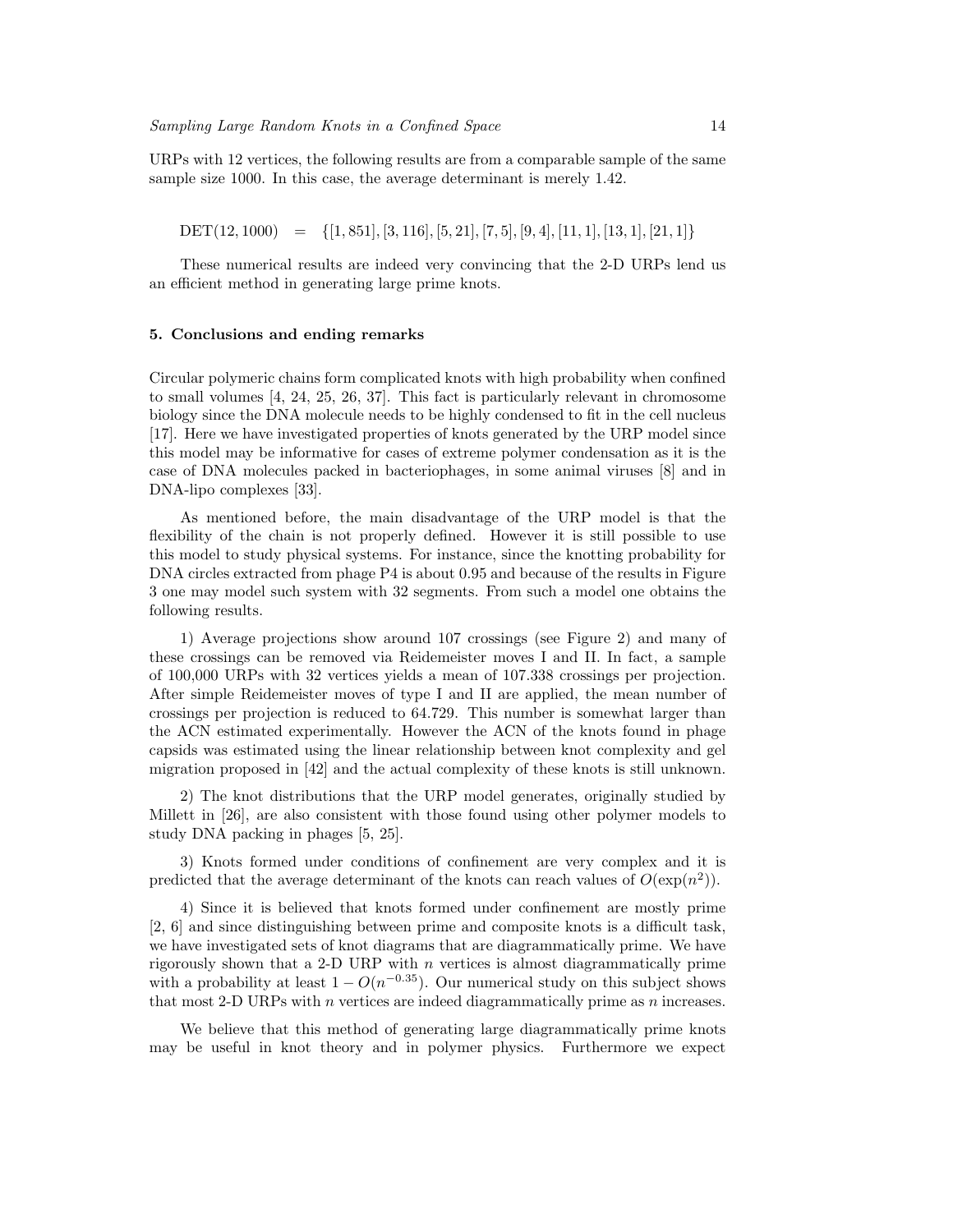that similar analytical techniques as those presented here may be of help to show rigorous results concerning the growth rate of the knotting probability for polymers in confinement. Finally, we would like to make a few remarks about the computational aspects of this work.

Generating random knots is a task we have to perform both in applied and theoretical studies. From a pure mathematical point of view, an ideal random knot generator would select a knot with a given minimum crossing number uniformly from the set of all knots with that minimum crossing number. Of course, random knots generated this way are not to be confused with the various random polygons used to model subjects such as ring polymers (whose projections are usually highly redundant in crossings and are usually composite knots). However, very little is known about the space of large knots (that is, knots with large minimum crossing numbers). Consequently, it is not possible to develop such an ideal algorithm at this time. Thus, the best one can hope for is a large knot generating method with no obvious bias towards certain classes of knots that is easy to implement with a short runtime.

The proposed method in the last section seems to satisfy these naive criteria (at least for the alternating knots): the polygons are sampled with equal probability, they are very easy to generate and most of them are indeed large knots. The advantage of this method over the other known methods [14] is that it is much easier and quicker to produce large diagrammatically prime knot diagrams (and consequently prime alternating knots) with this method. Furthermore, this method is obviously ergodic, meaning that any prime (alternating) knot can be generated by this method with a positive probability. However, it does share a common drawback with the other two methods [14]: one cannot pre-determine the exact minimum crossing number of the knot or the knot diagram to be sampled. One way to amend this problem is through over-sampling. For example, if we want to generate 1000 prime alternating knots with minimum crossing number 20. Then we can simply generate many more diagrammatically prime diagrams (with, say, n up to 40) and simply take the first 1000 that has 20 crossings. This is practical since it is very easy to generate these polygons so the total runtime will not be too large.

Acknowledgement. This work was supported in part by a NIH grant 2S06GM52588-12 and a grant from the SFSU Center for Computing in the Life Sciences to J. Arsuaga and by NSF grants DMS-0301089, DMS-0603876 to M. Saito.

## References

- [1] Adams C 1994, The Knot Book, W.H. Freeman and Company, New York.
- [2] Arsuaga J 2000, PhD dissertation, The Florida State University.
- [3] Arsuaga J, Blackstone T, Diao Y, Karadayi E and Saito M 2007, J. Physics A 40 1925–36.
- [4] Arsuaga J, Vazquez M, Trigueros S, Sumners D W and Roca J 2002, Proc. Natl. Acad. Sci. USA 99 5373–7.
- [5] Arsuaga J, Vazquez M, McGuirk P, Trigueros S, Sumners D W and Roca J 2005, Proc. Natl. Acad. Sci. USA 102 9165–9.
- [6] Baiesi M, Orlandini E and Stella A L 2007, preprint.
- [7] Calvo J and Millett K 1998, *Ideal Knots*, Ser. Knots Everything 19, World Scientific 107–28.
- [8] Casjens S 1997, Structural Biology of Viruses, Oxford Univ. Press 3–37.
- [9] Dean F B, Stasiak A, Koller T and Cozzarelli N R 1985, J. Biol. Chem. 260(8), 4975–83.
- [10] Diao Y 1995, J. Knot Theory Ramifications 4(2) 189–96.
- [11] Diao Y, Dobay A, Kusner R, Millett K and Stasiak A 2003, J. Physics A 36(46), 11561-74.